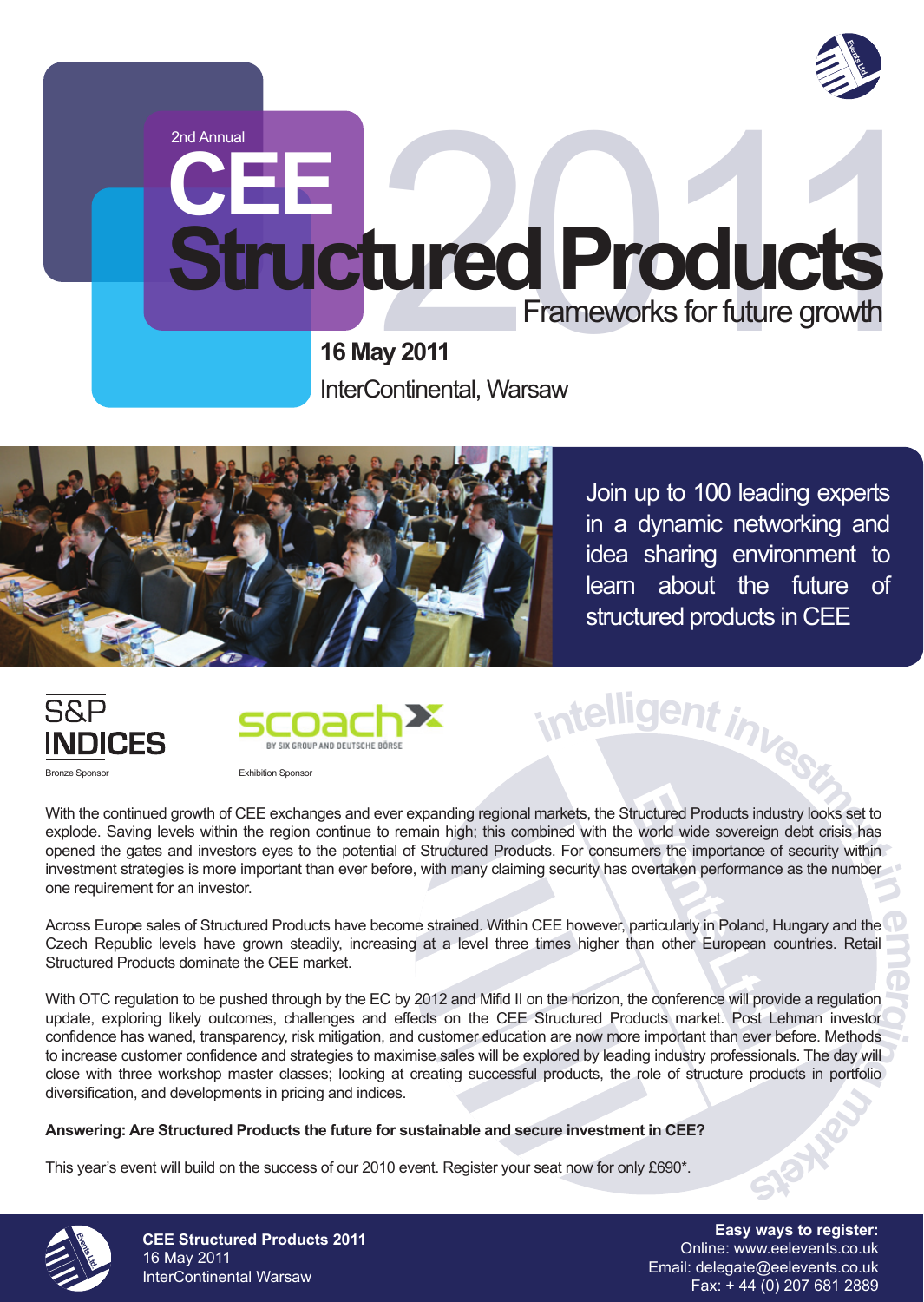

# Invited Speakers

**Mr István Lengyel,** Secretary General Banking Association for Central and Eastern Europe **Mr Philippe De Brouwer**, CEO Eperon Asset Management Ltd., Poland **Mr Jacek Popiołek**, Direct Securities Services, Head of Securities Lending Deutsche Bank, Poland **Mr Jean-Marc Spitalier,** Managing Director, Head of Fund Derivatives UniCredit, UK **Mr Antoni Leonik,** Director, Wealth Management - Private Banking HSBC, Poland **Mr Pietro Virgili,** Head of Pricing & Financial Modelling Intesa SanPaolo, Italy **Dr Peter Mikhalenko,** Director Alfa-Bank, Russia **Mr Bryan Hahn,** Head of Index Licensing & Sales Europe S&P Indices, UK **Mr Piotr Minkina,** Investment & Structured Products, Team Manager PKO BP, Poland **Ms Silvia Bardos,** Head of Structured Products and Investment CitiGroup, Romania **Mr Michal Jarocki,** Structured Products Sales Central and Eastern Europe (CEE) Commerzbank, Germany **Mr Daryl French,** Director / Head of Structuring and Investor Sales Commodities, UK

BZ WBK

## Past event attendees

HSBC Bank Polska SA, Poland Olympia Capital Management, France OTP AM, Hungary Luxoft, Germany Intesa SanPaolo, Italy UniCredit Bank AG, Germany UniCredit, UK Finalyse, Poland KBC TFI, Poland CSOB AM, Czech Republic Structured Retail Products, UK SSPA, Switzerland Alior Bank Arete Consulting Ltd Bank Millennium SA BiznesPolska Media BNP Paribas Asset Management BRE Bank SA

CEZ Clifford Chance C-QUADRAT Investment AG ENGEL International Development Group Lukas Bank Open Finance Rabobank International Raiffeisen Capital and Investment SA Raiffeisen International Bank-Holding **RBS** S&P Indices See News STOXX ltd TU na Życie EUROPA SA Wealth Solutions Wiener Borse AG Markit Group Limited

# **Contact**



Delegate sales: delegate@eelevents.co.uk +44 (0) 207 275 8020

# Sponsorship opportunities

**CEE Structured Products 2011** will provide the most up to date developments and challenges in this increasingly important sector. Catering to networking, participants have the opportunity to further their horizons by meeting and influencing key figures.

Our events enable you to:

- Promote your expertise
- Have focused discussions with industry leaders
- Generate lasting business relationships
- Develop long term partnerships

For a creative and results based approach discuss your marketing requirements with your sponsorship representative today.

**Aga Pawlowska** aga.pawlowska@eelevents.co.uk +44 (0) 207 275 8063

# **LOOBUG**

Join our online networking community. Chat and netowrk pre and post event

**ile** coates of are invited into our custom online event networking community<br>ted on Leebug, a conference networking platform. Using Leebug,<br>andees can engage online, browse virtual booths, create meet ups and<br>ch more. Delegates of are invited into our custom online event networking community hosted on Leebug, a conference networking platform. Using Leebug, attendees can engage online, browse virtual booths, create meet ups and much more. This easy to use system integrates with Facebook, LinkedIn, Twitter, Flickr and YouTube to facilitate networking and enhance delegate engagement.

Some of Leebug's features include:

- Import your Linked Profile with the click of a button.
- Customized Filters to help you search for fellow conference delegates
- Meet Ups Create and view events within the main event such as parties<br>and meetings<br>• Virtual Booths Show off your company with marketing materials and video I ube to tacilitate networking<br>I ures include:<br>I bile with the click of a button.<br>I help you search for fellow cont<br>I view events within the main<br>off your company with markel<br>of event happenings via Twitt<br>event guide and t • Meet Ups – Create and view events within the main event such as parties and meetings
- 
- **erg** The Hub Keep track of event happenings via Twitter, Flickr and YouTube
- Discussion Forums
- **i** • Mobile App - Puts the event guide and the event community in your pocket

Sponsorship: sponsorship@eelevents.co.uk +44 (0) 207 275 8063

**g**<br> **g**<br> **g**<br> **g**<br> **g**<br> **e**<br> **g** Marketing: marketing@eelevents.co.uk +44 (0) 207 275 8020



**CEE Structured Products 2011** 16 May 2011 InterContinental Warsaw

**Easy ways to register:** Online: www.eelevents.co.uk Email: delegate@eelevents.co.uk Fax: + 44 (0) 207 681 2889